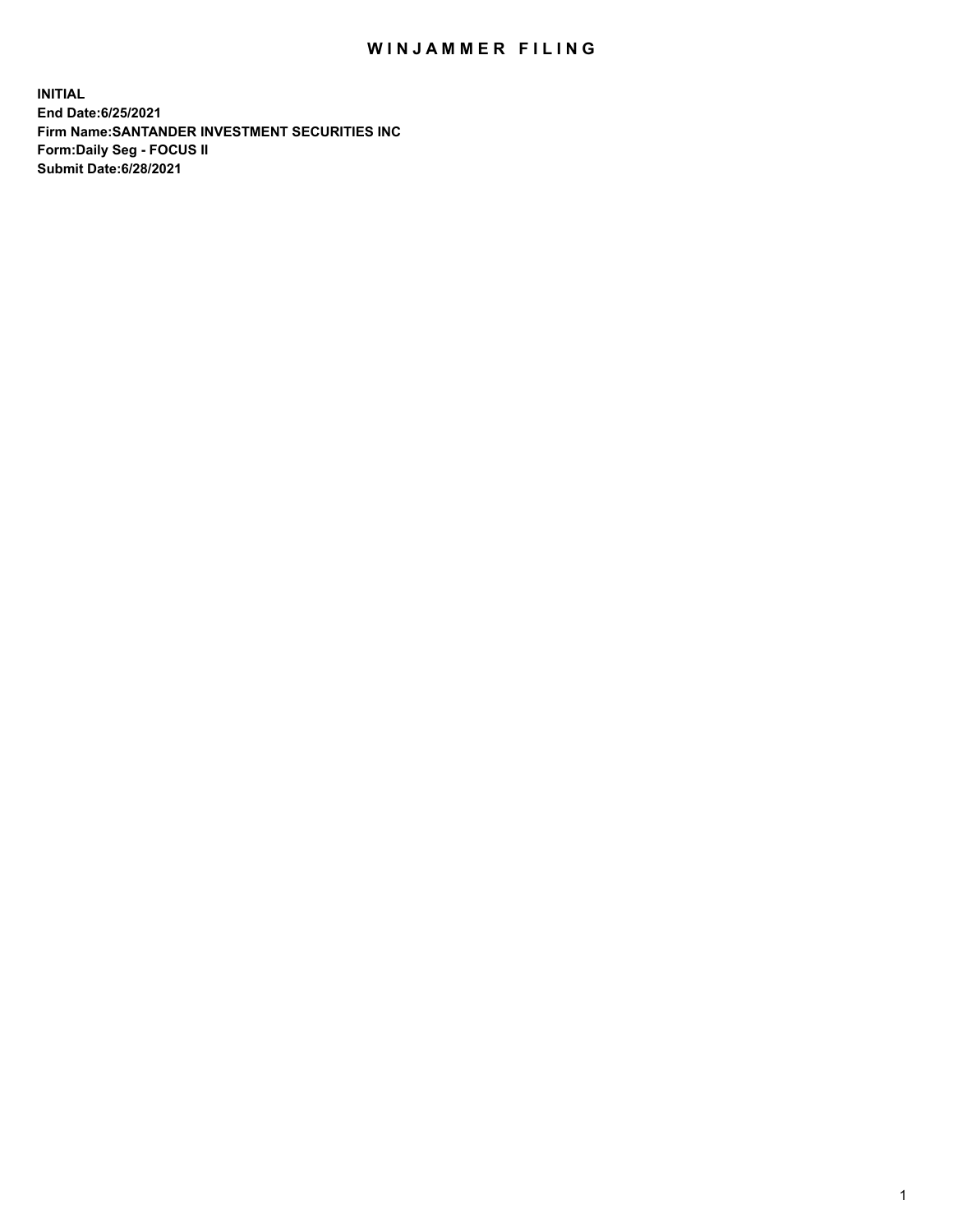**INITIAL End Date:6/25/2021 Firm Name:SANTANDER INVESTMENT SECURITIES INC Form:Daily Seg - FOCUS II Submit Date:6/28/2021 Daily Segregation - Cover Page**

| 0.91                                                                                                                                                                                                                                                                                                                           |                                                                                                          |
|--------------------------------------------------------------------------------------------------------------------------------------------------------------------------------------------------------------------------------------------------------------------------------------------------------------------------------|----------------------------------------------------------------------------------------------------------|
| Name of Company                                                                                                                                                                                                                                                                                                                | <b>SANTANDER INVESTMENT</b><br><b>SECURITIES INC</b>                                                     |
| <b>Contact Name</b>                                                                                                                                                                                                                                                                                                            | <b>Felix Munoz</b>                                                                                       |
| <b>Contact Phone Number</b>                                                                                                                                                                                                                                                                                                    | (212) 407-4594                                                                                           |
| <b>Contact Email Address</b>                                                                                                                                                                                                                                                                                                   | felix.munoz@santander.us                                                                                 |
| FCM's Customer Segregated Funds Residual Interest Target (choose one):<br>a. Minimum dollar amount: ; or<br>b. Minimum percentage of customer segregated funds required:% ; or<br>c. Dollar amount range between: and; or<br>d. Percentage range of customer segregated funds required between: % and %.                       | 70,000,000<br>$\underline{\mathbf{0}}$<br>0 <sub>0</sub><br>0 <sub>0</sub>                               |
| FCM's Customer Secured Amount Funds Residual Interest Target (choose one):<br>a. Minimum dollar amount: ; or<br>b. Minimum percentage of customer secured funds required:%; or<br>c. Dollar amount range between: and; or<br>d. Percentage range of customer secured funds required between:% and%.                            | $\frac{0}{0}$<br>0 <sub>0</sub><br>0 <sub>0</sub>                                                        |
| FCM's Cleared Swaps Customer Collateral Residual Interest Target (choose one):<br>a. Minimum dollar amount: ; or<br>b. Minimum percentage of cleared swaps customer collateral required:% ; or<br>c. Dollar amount range between: and; or<br>d. Percentage range of cleared swaps customer collateral required between:% and%. | $\overline{\mathbf{0}}$<br>$\underline{\mathbf{0}}$<br>$\underline{0}$ $\underline{0}$<br>0 <sub>0</sub> |

Attach supporting documents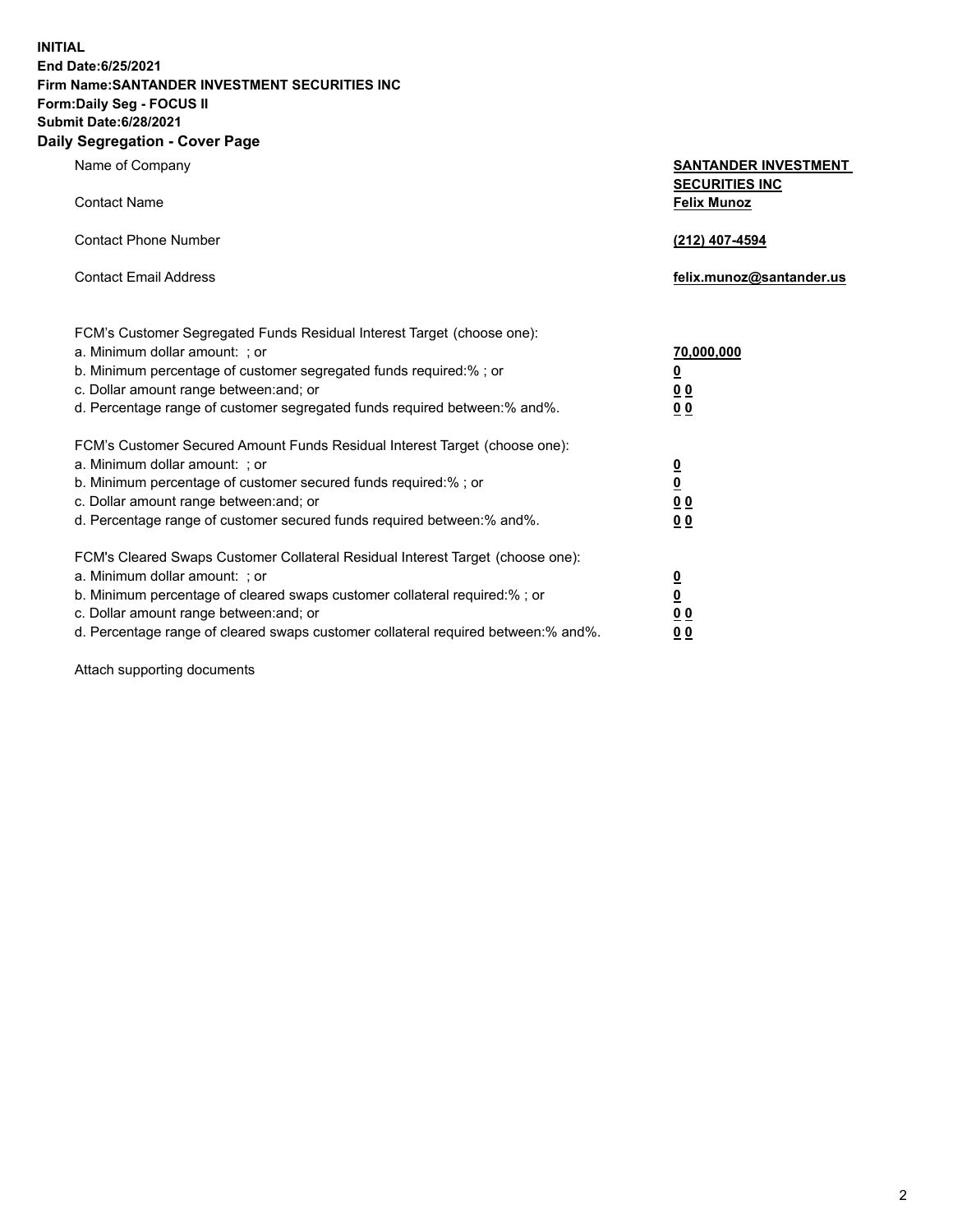**INITIAL End Date:6/25/2021 Firm Name:SANTANDER INVESTMENT SECURITIES INC Form:Daily Seg - FOCUS II Submit Date:6/28/2021 Daily Segregation - Secured Amounts**

|     | Foreign Futures and Foreign Options Secured Amounts                                         |                   |
|-----|---------------------------------------------------------------------------------------------|-------------------|
|     | Amount required to be set aside pursuant to law, rule or regulation of a foreign            | $0$ [7305]        |
|     | government or a rule of a self-regulatory organization authorized thereunder                |                   |
| 1.  | Net ledger balance - Foreign Futures and Foreign Option Trading - All Customers             |                   |
|     | A. Cash                                                                                     | $0$ [7315]        |
|     | B. Securities (at market)                                                                   | 0[7317]           |
| 2.  | Net unrealized profit (loss) in open futures contracts traded on a foreign board of trade   | $0$ [7325]        |
| 3.  | Exchange traded options                                                                     |                   |
|     | a. Market value of open option contracts purchased on a foreign board of trade              | $0$ [7335]        |
|     | b. Market value of open contracts granted (sold) on a foreign board of trade                | $0$ [7337]        |
| 4.  | Net equity (deficit) (add lines 1. 2. and 3.)                                               | $0$ [7345]        |
| 5.  | Account liquidating to a deficit and account with a debit balances - gross amount           | $0$ [7351]        |
|     | Less: amount offset by customer owned securities                                            | 0 [7352] 0 [7354] |
| 6.  | Amount required to be set aside as the secured amount - Net Liquidating Equity              | $0$ [7355]        |
|     | Method (add lines 4 and 5)                                                                  |                   |
| 7.  | Greater of amount required to be set aside pursuant to foreign jurisdiction (above) or line | $0$ [7360]        |
|     | 6.                                                                                          |                   |
|     | FUNDS DEPOSITED IN SEPARATE REGULATION 30.7 ACCOUNTS                                        |                   |
| 1.  | Cash in banks                                                                               |                   |
|     | A. Banks located in the United States                                                       | $0$ [7500]        |
|     | B. Other banks qualified under Regulation 30.7                                              | 0 [7520] 0 [7530] |
| 2.  | Securities                                                                                  |                   |
|     | A. In safekeeping with banks located in the United States                                   | $0$ [7540]        |
|     | B. In safekeeping with other banks qualified under Regulation 30.7                          | 0 [7560] 0 [7570] |
| 3.  | Equities with registered futures commission merchants                                       |                   |
|     | A. Cash                                                                                     | $0$ [7580]        |
|     | <b>B.</b> Securities                                                                        | $0$ [7590]        |
|     | C. Unrealized gain (loss) on open futures contracts                                         | $0$ [7600]        |
|     | D. Value of long option contracts                                                           | $0$ [7610]        |
|     | E. Value of short option contracts                                                          | 0 [7615] 0 [7620] |
| 4.  | Amounts held by clearing organizations of foreign boards of trade                           |                   |
|     | A. Cash                                                                                     | $0$ [7640]        |
|     | <b>B.</b> Securities                                                                        | $0$ [7650]        |
|     | C. Amount due to (from) clearing organization - daily variation                             | $0$ [7660]        |
|     | D. Value of long option contracts                                                           | $0$ [7670]        |
|     | E. Value of short option contracts                                                          | 0 [7675] 0 [7680] |
| 5.  | Amounts held by members of foreign boards of trade                                          |                   |
|     | A. Cash                                                                                     | $0$ [7700]        |
|     | <b>B.</b> Securities                                                                        | $0$ [7710]        |
|     | C. Unrealized gain (loss) on open futures contracts                                         | $0$ [7720]        |
|     | D. Value of long option contracts                                                           | $0$ [7730]        |
|     | E. Value of short option contracts                                                          | 0 [7735] 0 [7740] |
| 6.  | Amounts with other depositories designated by a foreign board of trade                      | $0$ [7760]        |
| 7.  | Segregated funds on hand                                                                    | $0$ [7765]        |
| 8.  | Total funds in separate section 30.7 accounts                                               | $0$ [7770]        |
| 9.  | Excess (deficiency) Set Aside for Secured Amount (subtract line 7 Secured Statement         | 0 [7380]          |
|     | Page 1 from Line 8)                                                                         |                   |
| 10. | Management Target Amount for Excess funds in separate section 30.7 accounts                 | $0$ [7780]        |
| 11. | Excess (deficiency) funds in separate 30.7 accounts over (under) Management Target          | $0$ [7785]        |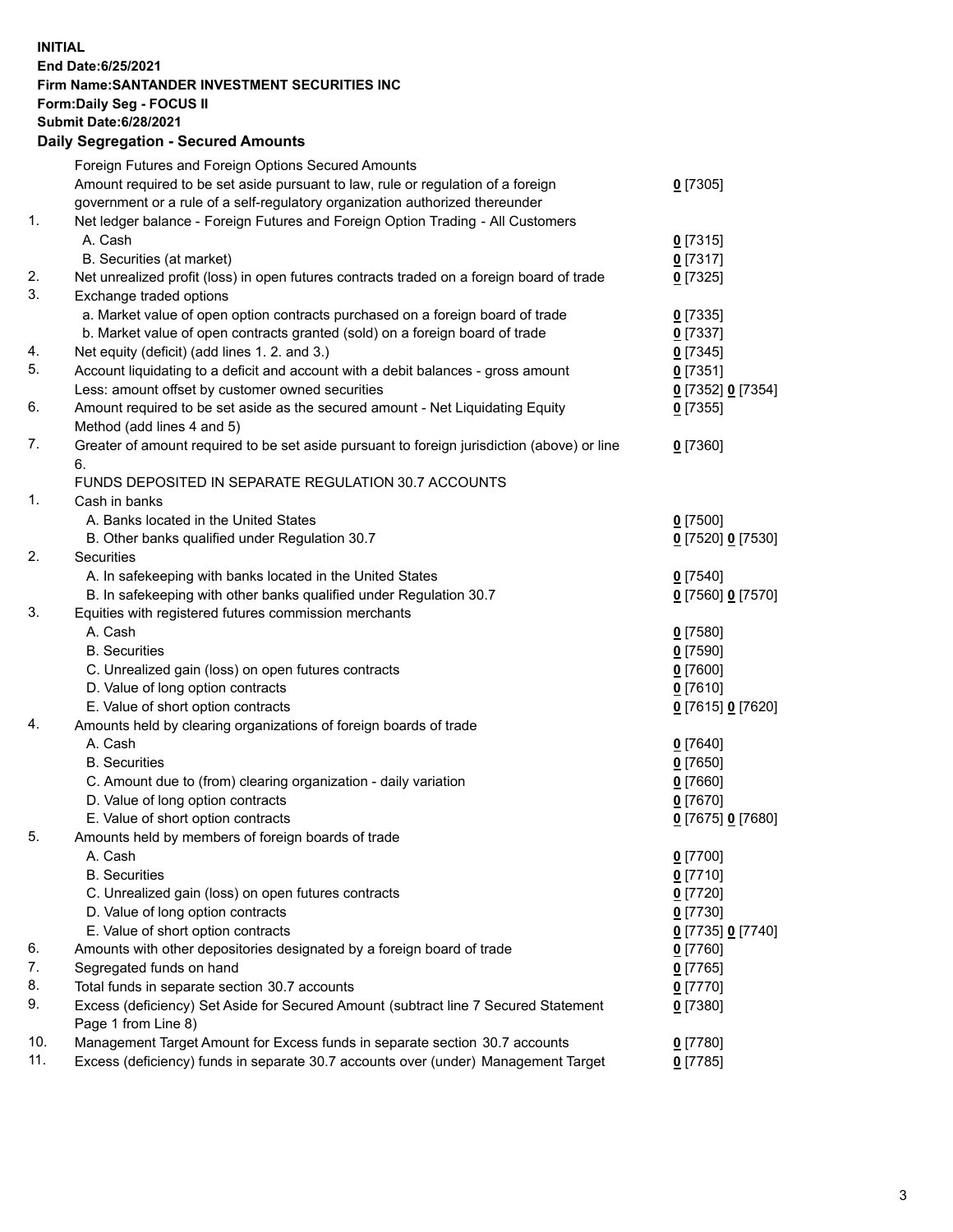| <b>INITIAL</b> |                                                                                                                                                               |                      |
|----------------|---------------------------------------------------------------------------------------------------------------------------------------------------------------|----------------------|
|                | End Date: 6/25/2021                                                                                                                                           |                      |
|                | Firm Name: SANTANDER INVESTMENT SECURITIES INC                                                                                                                |                      |
|                | Form: Daily Seg - FOCUS II                                                                                                                                    |                      |
|                | <b>Submit Date:6/28/2021</b>                                                                                                                                  |                      |
|                | Daily Segregation - Segregation Statement                                                                                                                     |                      |
|                | SEGREGATION REQUIREMENTS(Section 4d(2) of the CEAct)                                                                                                          |                      |
| 1.             | Net ledger balance                                                                                                                                            |                      |
|                | A. Cash                                                                                                                                                       | 2,295,209,374 [7010] |
|                | B. Securities (at market)                                                                                                                                     | $0$ [7020]           |
| 2.             | Net unrealized profit (loss) in open futures contracts traded on a contract market                                                                            | -280,600,721 [7030]  |
| 3.             | Exchange traded options                                                                                                                                       |                      |
|                | A. Add market value of open option contracts purchased on a contract market                                                                                   | 39,316,356 [7032]    |
|                | B. Deduct market value of open option contracts granted (sold) on a contract market                                                                           | -36,297,649 [7033]   |
| 4.             | Net equity (deficit) (add lines 1, 2 and 3)                                                                                                                   | 2,017,627,360 [7040] |
| 5.             | Accounts liquidating to a deficit and accounts with                                                                                                           |                      |
|                | debit balances - gross amount                                                                                                                                 | $0$ [7045]           |
|                | Less: amount offset by customer securities                                                                                                                    | 0 [7047] 0 [7050]    |
| 6.             | Amount required to be segregated (add lines 4 and 5)                                                                                                          | 2,017,627,360 [7060] |
|                | FUNDS IN SEGREGATED ACCOUNTS                                                                                                                                  |                      |
| 7.             | Deposited in segregated funds bank accounts                                                                                                                   |                      |
|                | A. Cash                                                                                                                                                       | 272,769,622 [7070]   |
|                | B. Securities representing investments of customers' funds (at market)                                                                                        | $0$ [7080]           |
|                | C. Securities held for particular customers or option customers in lieu of cash (at                                                                           | $0$ [7090]           |
|                | market)                                                                                                                                                       |                      |
| 8.             | Margins on deposit with derivatives clearing organizations of contract markets                                                                                |                      |
|                | A. Cash                                                                                                                                                       | 1,802,631,647 [7100] |
|                | B. Securities representing investments of customers' funds (at market)<br>C. Securities held for particular customers or option customers in lieu of cash (at | $0$ [7110]           |
|                | market)                                                                                                                                                       | $0$ [7120]           |
| 9.             | Net settlement from (to) derivatives clearing organizations of contract markets                                                                               | 12,156,734 [7130]    |
| 10.            | Exchange traded options                                                                                                                                       |                      |
|                | A. Value of open long option contracts                                                                                                                        | 39,316,356 [7132]    |
|                | B. Value of open short option contracts                                                                                                                       | -36,297,649 [7133]   |
| 11.            | Net equities with other FCMs                                                                                                                                  |                      |
|                | A. Net liquidating equity                                                                                                                                     | $0$ [7140]           |
|                | B. Securities representing investments of customers' funds (at market)                                                                                        | $0$ [7160]           |
|                | C. Securities held for particular customers or option customers in lieu of cash (at                                                                           | $0$ [7170]           |
|                | market)                                                                                                                                                       |                      |
| 12.            | Segregated funds on hand                                                                                                                                      | $0$ [7150]           |
| 13.            | Total amount in segregation (add lines 7 through 12)                                                                                                          | 2,090,576,710 [7180] |
| 14.            | Excess (deficiency) funds in segregation (subtract line 6 from line 13)                                                                                       | 72,949,350 [7190]    |
| 15.            | Management Target Amount for Excess funds in segregation                                                                                                      | 70,000,000 [7194]    |
| 16.            | Excess (deficiency) funds in segregation over (under) Management Target Amount                                                                                | 2,949,350 [7198]     |
|                | <b>Excess</b>                                                                                                                                                 |                      |